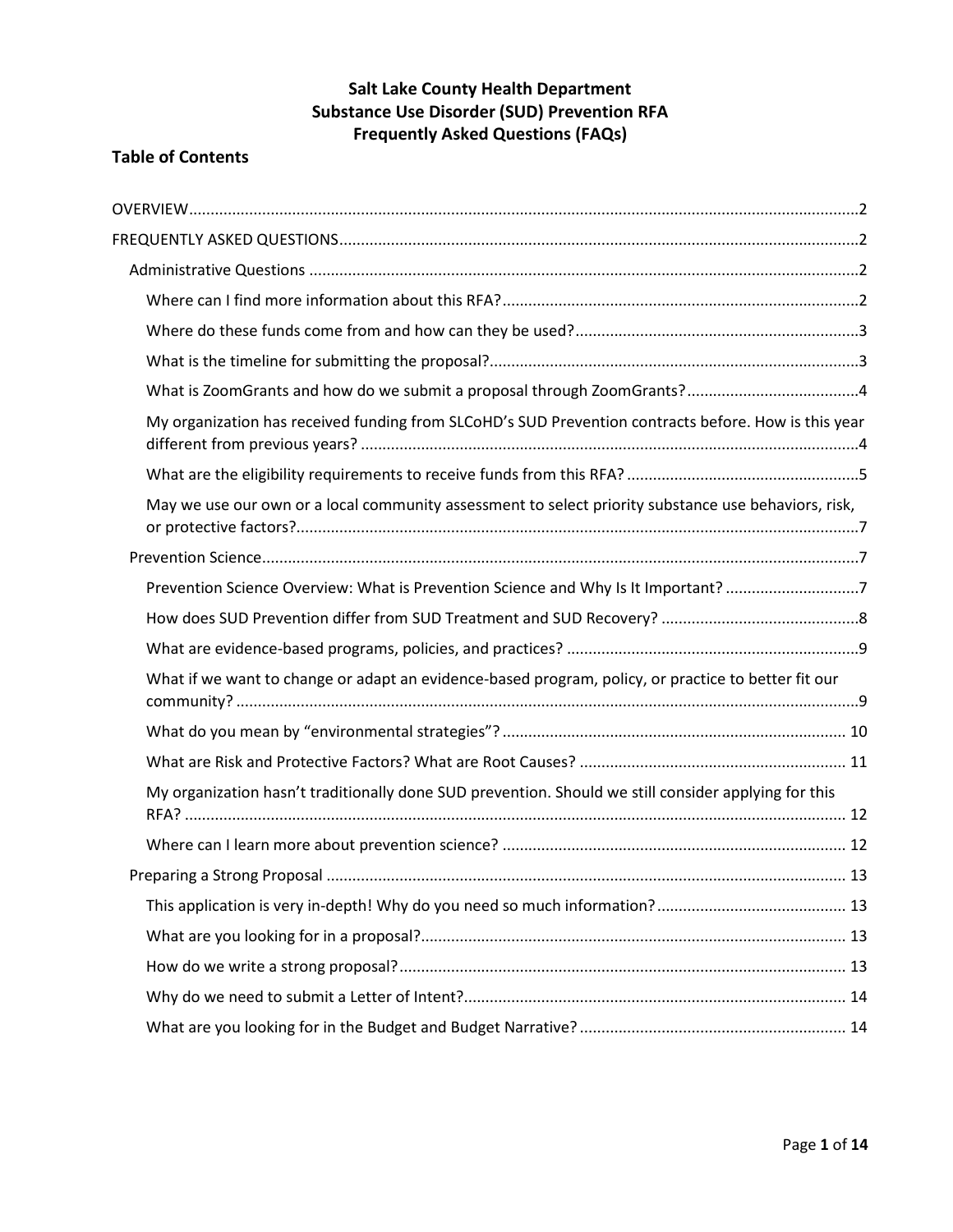# <span id="page-1-0"></span>*OVERVIEW*

Salt Lake County Health Department (SLCoHD) announces the availability of funds to support evidence-based substance use prevention interventions. SLCoHD is seeking coalitions, partnerships, and service providers to collaboratively prevent youth and other specific populations in Salt Lake County from misusing harmful substances. Please see the [RFA](https://www.zoomgrants.com/gprop.asp?donorid=2204&limited=3861) and our [recorded information](https://slco.webex.com/slco/ldr.php?RCID=33769b83e4a4729086204b282d44d173)  [session](https://slco.webex.com/slco/ldr.php?RCID=33769b83e4a4729086204b282d44d173) for more information.

The purpose of this document is to provide information for submitting a strong proposal under the substance use prevention Request for Applications (RFA). This document also provides context around prevention science, for those less familiar with the field.

# <span id="page-1-1"></span>*FREQUENTLY ASKED QUESTIONS*

## <span id="page-1-2"></span>*Administrative Questions*

#### <span id="page-1-3"></span>*Where can I find more information about this RFA?*

There are three sources of information for this RFA:

- 1. The [RFA](https://www.zoomgrants.com/gprop.asp?donorid=2204&limited=3861) itself outlines due dates, application questions, scoring criteria, priorities, and other important elements you need to know to submit a strong application.
- 2. This FAQ document outlines
	- a. basic information about prevention science and evidence-based programs, policies, and practices;
	- b. tips and tricks for writing a strong proposal; and
	- c. administrative information about the RFA.
- 3. The [recorded information session](https://slco.webex.com/recordingservice/sites/slco/recording/cfe224645200103aaef30050568187d8/playback) covers similar information as this FAQ, but may go into more depth on some topics such as evidence-based substance use prevention programs, practices, and policies (EBPPPs), and also includes answers to specific audience questions.

If any of these documents or other information sources conflict with each other, refer to the RFA for final guidance. If you have additional questions after reviewing these three sources of information, please email your questions to [RSHanson@slco.org.](mailto:RSHanson@slco.org) These questions and SLCoHD responses will be posted in the **[Questions and Answers](https://docs.google.com/document/d/1AM-cuhVU7FYr3-DwmMEx4j_QifnCkfxce2I1SbycBaQ/edit?usp=sharing) document** for all Applicants to review. We urge you to check the Questions and Answers document on occasion to see answers to new questions. You can submit questions until **March 30, 2022, at 5:00 pm Mountain Time**. Please do not contact other Health Department staff or reviewers directly.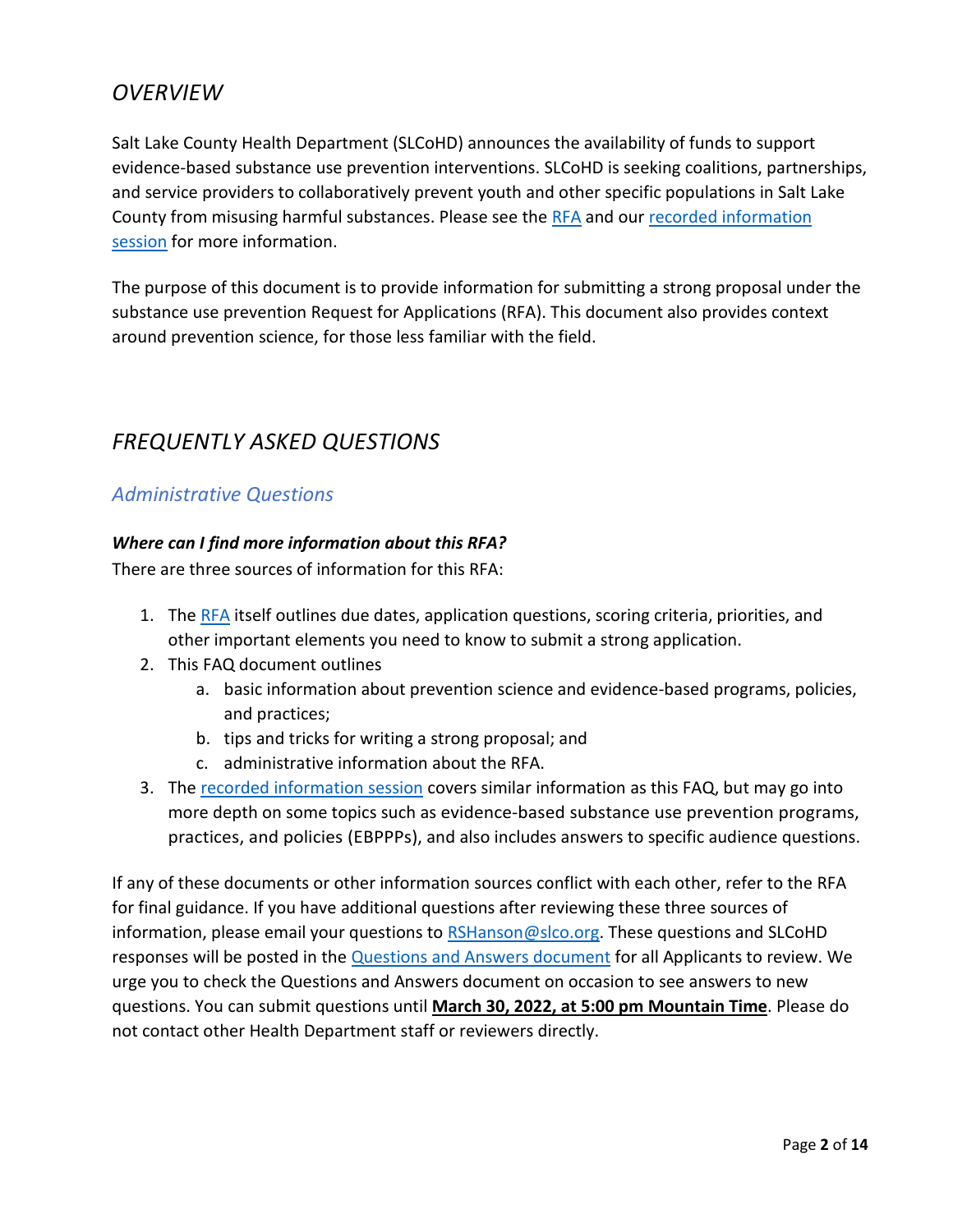## <span id="page-2-0"></span>*Where do these funds come from and how can they be used?*

The funds for the RFA originate from both the State of Utah and from the Federal government. Block Grant dollars are disbursed to states from the Federal government, and then sent out to all Local Health Authorities, including the Salt Lake County Health Department, to support evidencebased substance use prevention efforts. Additional funding for this RFA come from the State's [Electronic Cigarette, Marijuana, and Other Drug Prevention Grant under Utah Code 26A-1-129.](https://le.utah.gov/xcode/Title26A/Chapter1/26A-1-S129.html)

Both funding sources have clear requirements to support evidence-based substance use prevention. SLCoHD and its contracted providers are required to uphold these requirements. All accepted proposals will need to serve at least one SUD Behavior. If any of the documents or other information sources conflict with each other, refer to the RFA for final guidance.

Because some of the funding for this RFA originates at the federal level, all expenditures must adhere to **OMB Circular A-87** spending and reporting requirements for use of federal funds.

### <span id="page-2-1"></span>*What is the timeline for submitting the proposal?*

| The projected RFA timeline is as follows. Any changes will be updated in ZoomGrants. |  |
|--------------------------------------------------------------------------------------|--|
|                                                                                      |  |
|                                                                                      |  |
|                                                                                      |  |
|                                                                                      |  |
| Partner Match-Making Discussions ----------------------------------- March 2022      |  |
|                                                                                      |  |
|                                                                                      |  |
| Applicant Interviews / Revision of Proposal (if needed) ------ April 2022            |  |
| Committee Review Process Finalized ---------------------------------April 30, 2022   |  |
| Recommendation to Mayor or designee ---------------------------- May 15, 2022        |  |
|                                                                                      |  |
|                                                                                      |  |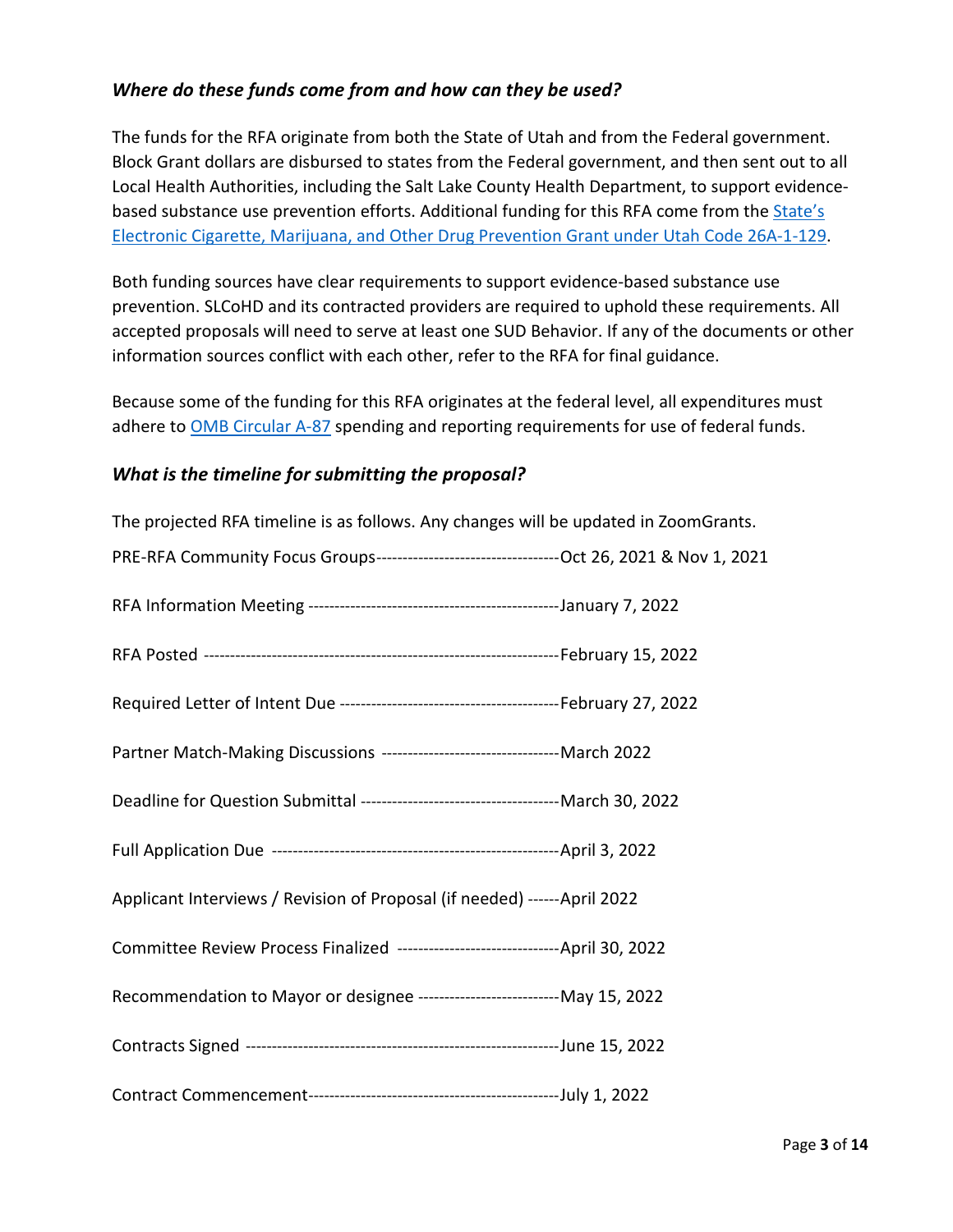## <span id="page-3-0"></span>*What is ZoomGrants and how do we submit a proposal through ZoomGrants?*

ZoomGrants is an online funding platform that allows you to submit and manage grants and contracts. You will submit application responses directly into ZoomGrants and upload your required documents there. If you are awarded funds, you will submit your invoices through ZoomGrants as well.

Once the RFA is live, we will provide [a link](https://www.zoomgrants.com/gprop.asp?donorid=2204&limited=3861) to the ZoomGrants page where you can create an account and then access the application. After you have created your ZoomGrants account, you may visit [this instruction presentation](http://zoomgrants.com/welcome/applicantslideshow.pdf) or visi[t ZoomGrants University](http://help.zoomgrants.com/index.php/article-categories/applicantkbs/) to see other tips on how to use ZoomGrants. If you have any questions for us, we ask that you submit them to Steve Hanson at [rshanson@slco.org.](mailto:rshanson@slco.org)

## <span id="page-3-1"></span>*My organization has received funding from SLCoHD's SUD Prevention contracts before. How is this year different from previous years?*

This year, re-wrote the RFA to meet several new or expanded goals.

*1. Receive community input up front.*

In October 2021, we held three focus groups with community partners to better understand what they need to succeed in SUD prevention work. Although our funding is restricted to specific uses, we were able to integrate feedback such as expanding services to priority communities and how the Health Department can assist contractors to build meaningful partnerships.

*2. Assist applicants to build their best proposals.*

This year, we added a virtual information session and a FAQ document to help applicants build their best proposal. The information session was recorded on January 7, 2022. You can listen to the recordin[g here.](https://slco.webex.com/recordingservice/sites/slco/recording/cfe224645200103aaef30050568187d8/playback) Finally, we are assisting applicants in finding suitable partners to strengthen their work through a partner matching website and other assistance. See the *Partners* tab on our [website.](https://slco.org/health/substance-use-prevention/)

*3. Stronger focus on equity and accessibility.*

Through our efforts at connecting partners and outlining application techniques, we are working to make the RFA application more accessible to new organizations. Unlike recent Salt Lake County grants that require only a one-page proposal, the SUD RFA requires prevention and grant writing expertise due to the complex nature of the work. Our goal is to open the door to this funding opportunity to new organizations by helping to connect them with partners who have worked in the SUD Prevention space before.

We are also putting more weight on proposals that serve specific under-resourced communities.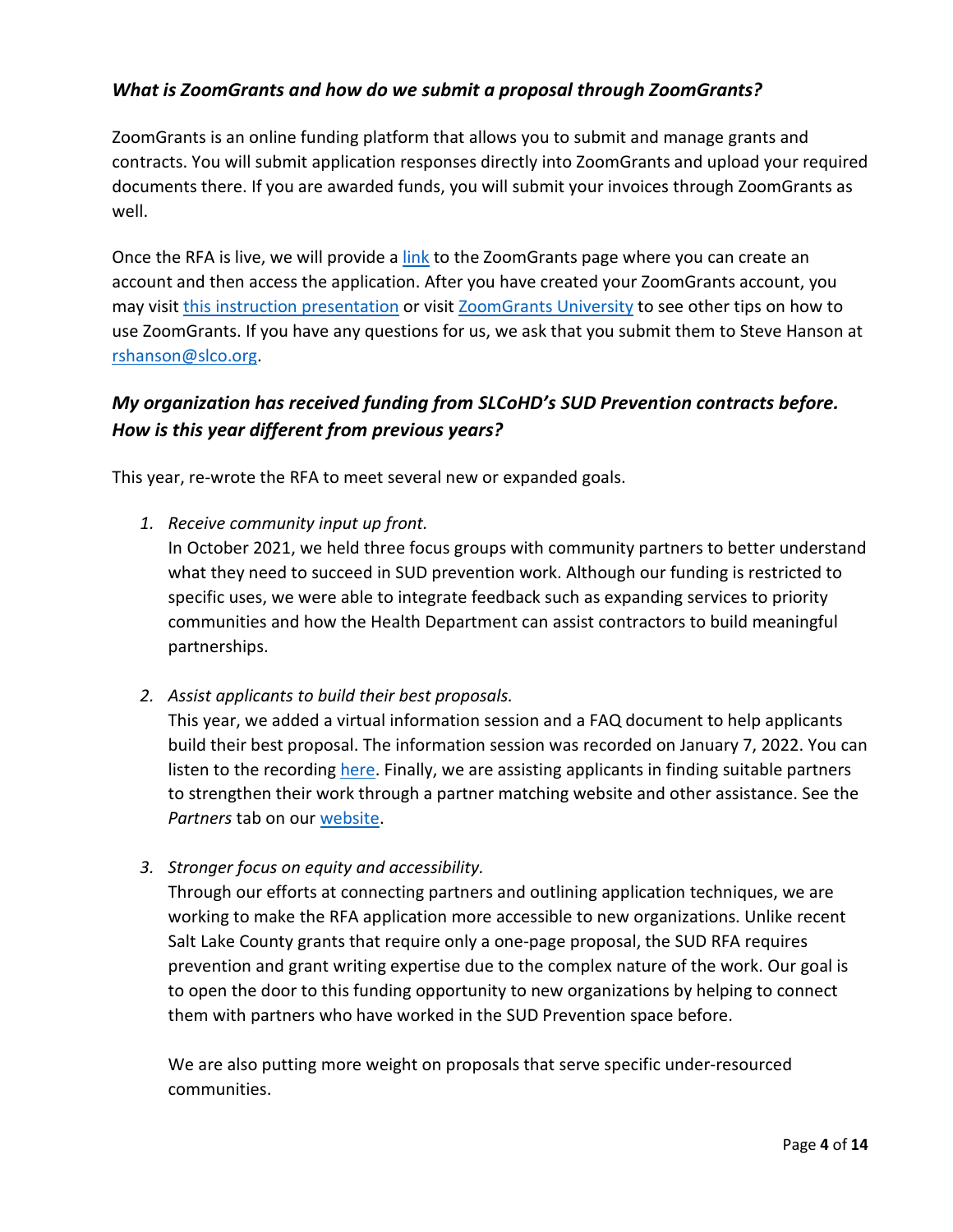*4. More opportunities for continuous improvement during implementation.* Partners have asked for more flexibility during implementation to alter their work for improved results. Our contracts, however, often do not allow for changes, so we are working with our Contracts & Procurement department to make changes to our contract. There will still be requirements, but our new contracts will allow for broader discussions about how best to do the work.

Our reoccurring meetings with contractors will also expand to include more continuous improvement discussions to help providers make necessary changes for best results.

*5. More attention to environmental strategies.*

This year we are highlighting the opportunity to apply for evidence-based environmental strategies (policies and practices) as well as evidence-based programs. To learn more about environmental strategies, please see *What do you mean by "environmental strategies"?* below*.*

*6. Application questions geared towards building your implementation plan.* We have updated the application questions to focus more on why your selected strategy is important and how you plan to make it successful.

Please review *"What are you looking for in a proposal?"* below for more information.

## <span id="page-4-0"></span>*What are the eligibility requirements to receive funds from this RFA?*

The funding for the SUD Prevention RFA will be distributed through contracts due to the complex nature of the work. Please read through the contract in advance to ensure your organization meets all eligibility requirements (see Appendix C in the RFA). Examples of these requirements may include but are not limited minimum insurance requirements, compliance with federal and state laws, conflicts of interest, and other requirements.

Additionally, to be eligible for this funding opportunity, applicants must be eligible to receive and manage funds; must be a community coalition, local government agency, local education agency, or nonprofit organization established as a [legal entity under state](https://secure.utah.gov/bes/) or [federal s](https://www.irs.gov/charities-non-profits/tax-exempt-organization-search)tatutes and regulations; and must be registered to do business in Salt Lake County and have a Salt Lake County address.

If a partnership or coalition is applying, the application must be submitted by one eligible entity that will serve as the Lead Partner. Any organizations receiving funds from this opportunity either as the primary contracted recipient or a sub-contractor must comply with all eligibility requirements and contract requirements. If a partner organization will not receive funds, they do not need to comply with eligibility requirements.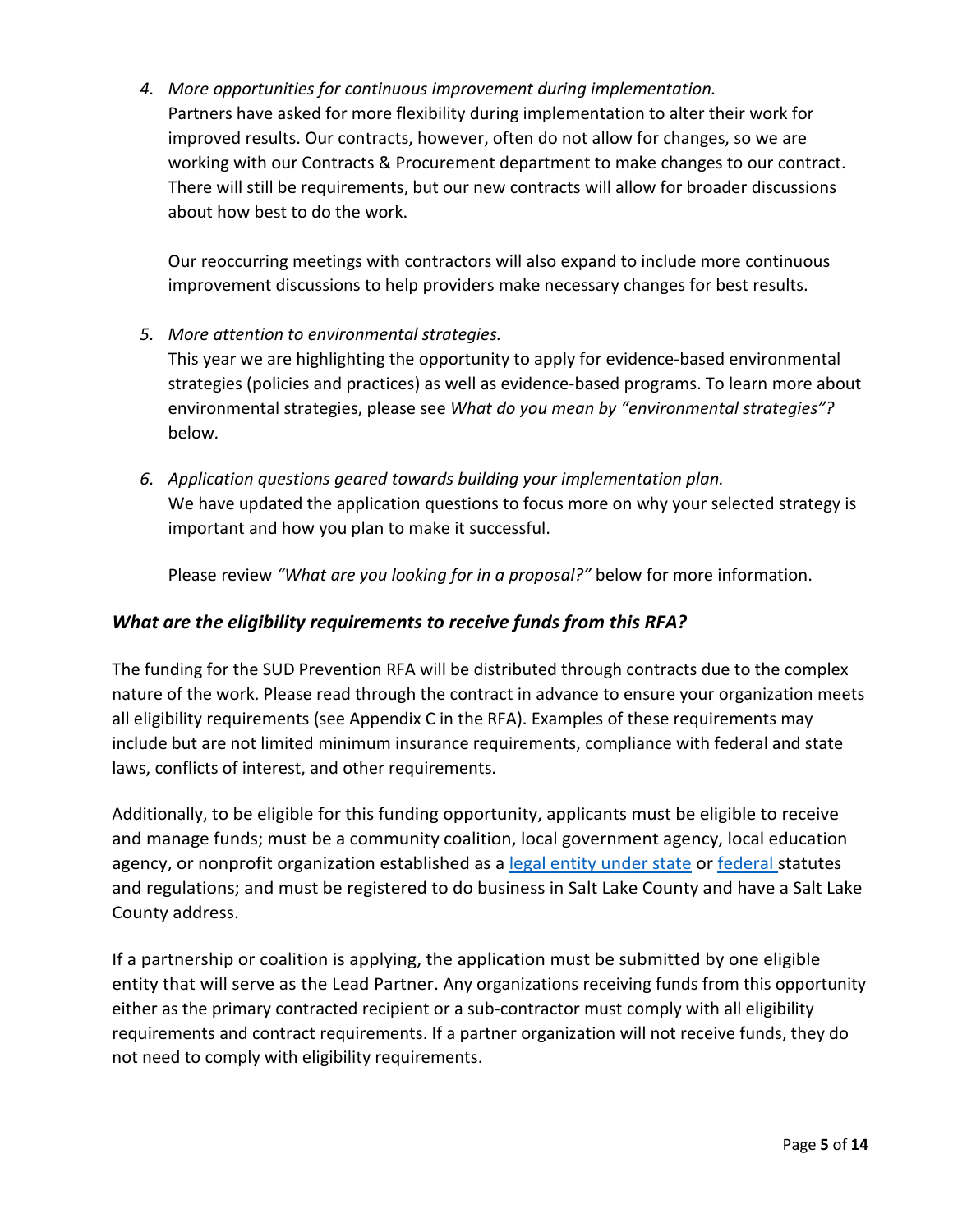Organizations that do not meet eligibility requirements may apply for this RFA through an eligible entity that serves as their fiscal manager. The contract with the SLCoHD is signed by the fiscal manager, who takes on the full contract responsibilities. The fiscal manager cannot disburse funds to the ineligible partner, but rather conducts all financial transactions on behalf of the ineligible partner. Fiscal managers must have signed agreements with their partner outlining each party's responsibilities for this RFA and include this agreement as a required document when they submit their proposal.

### *What are the general reporting and payment requirements?*

Each funded provider will be required to submit data related to their intervention implementation on a monthly basis. These data are required by either the State Department of Human Services, by the State Department of Health, or by Salt Lake County Health Department. (Please note that as of July 1, 2022, the State Department of Human Services and the State Department of Health will be merged into a single entity called the State Department of Health and Human Services.)

A list of specific data elements will be provided to successful Applicants. Primary (lead) partners are required to submit monthly invoices through ZoomGrants. SLCoHD reserves the right to not pay a contractor if monthly reporting and invoices have not been submitted.

## *If we want to apply for more than one intervention, how many applications and letters of intent do we need to submit?*

You will need to submit one application and one letter of intent per intervention you propose. For example, if you would like to run the Strengthening Families program, you would submit one application with the Letter of Intent for that intervention. If you would like to apply for Strengthening Families and a Communities That Care coalition, you would submit two separate applications, each with its own Letter of Intent.

If you are conducting the same intervention at multiple sites or locations, that is considered a single intervention and would require one application. For example, if you are running multiple cohorts of your Strengthening Families program in five different communities, you would submit one application for all five sites.

## *How did SLCoHD choose the priority behaviors, risk factors, and protective factors?*

The SLCoHD conducted a county level needs assessment using 2021 SHARP data and identified the substance use, risk factor, and protective factor priorities. For applicants who are not using a local community level assessment, your proposed intervention should address one or more SLCoHD priority(ies).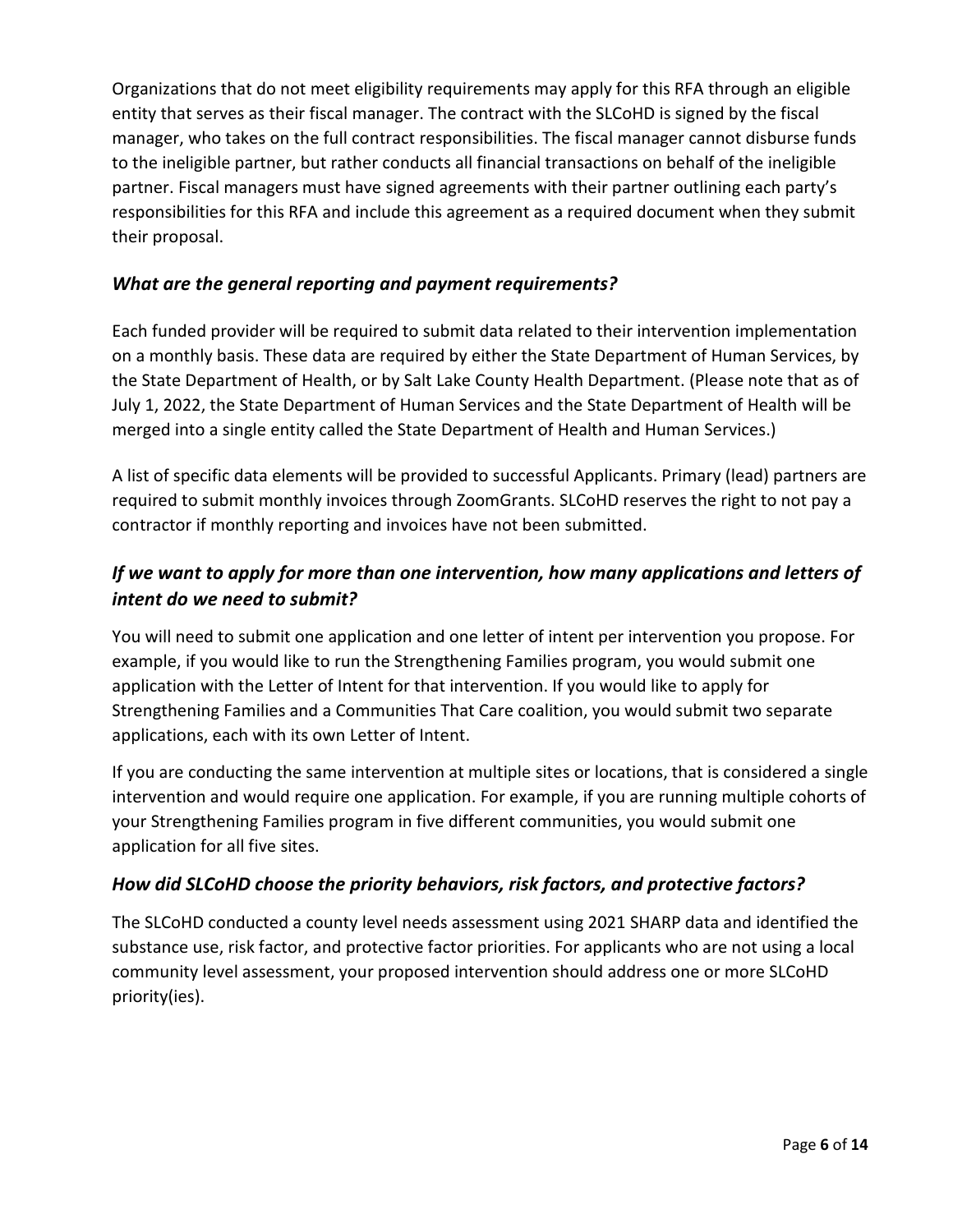## <span id="page-6-0"></span>*May we use our own or a local community assessment to select priority substance use behaviors, risk, or protective factors?*

Yes! If your agency, partners, or others conducted a recent local SUD community assessment for the population you plan to serve, the SUD behaviors, risk, or protective factors identified through that assessment should be used for your proposal. If you are partnering with a community coalition, they may already have an SUD-based community assessment.

If you are addressing substance use problems and risk (or protective) factors identified through a local community assessment, please provide a brief summary of the community assessment in Question 2 of your application. Your assessment should be data-driven, community-informed, and based on a research-based model. For most Applicants, the [Communities That Care framework](https://www.communitiesthatcare.net/programs/ctc-plus/) or the [CADCA/Drug Free Communities approach](https://www.cadca.org/sites/default/files/resource/files/community_assessment.pdf) will be relevant and recommended. However, some applicants may be serving communities or populations where another model is more appropriate. Regardless, the community assessment should follow the [Strategic Prevention Framework \(SPF\)](https://www.samhsa.gov/sites/default/files/20190620-samhsa-strategic-prevention-framework-guide.pdf) and include:

- 1. A description of the priority community (either geographical boundaries and/or description of the target population to be served, etc.);
- 2. An examination of SUD quantitative data such as substance use behaviors, risk factors, and protective factors, and root or causal factors;
- 3. Community input about the quantitative data findings, local conditions, or other inputs;
- 4. The identification of priority indicators based on an assessment of the data and inputs reviewed.

**If you do not have access to a recent SUD community assessment for your selected populations, you should choose your intervention based on the priority behaviors, risk, and protective factors outlined in the RFA.**

## <span id="page-6-1"></span>*Prevention Science*

### <span id="page-6-2"></span>*Prevention Science Overview: What is Prevention Science and Why Is It Important?*

In its most basic form, prevention science is the practice of implementing prevention activities that have been proven through research to be effective in reducing problem behaviors like underage drinking and vaping.

Much has changed in the field of Substance Use Disorder (SUD) Prevention over the last 30 years. In the early 1980's, providers often offered well-intentioned prevention activities and programs, even though they weren't sure the activities would work. Some widely-used programs were actually later shown to have a negative effect on participants – in other words, participants engaged *more* in substance use after taking the program.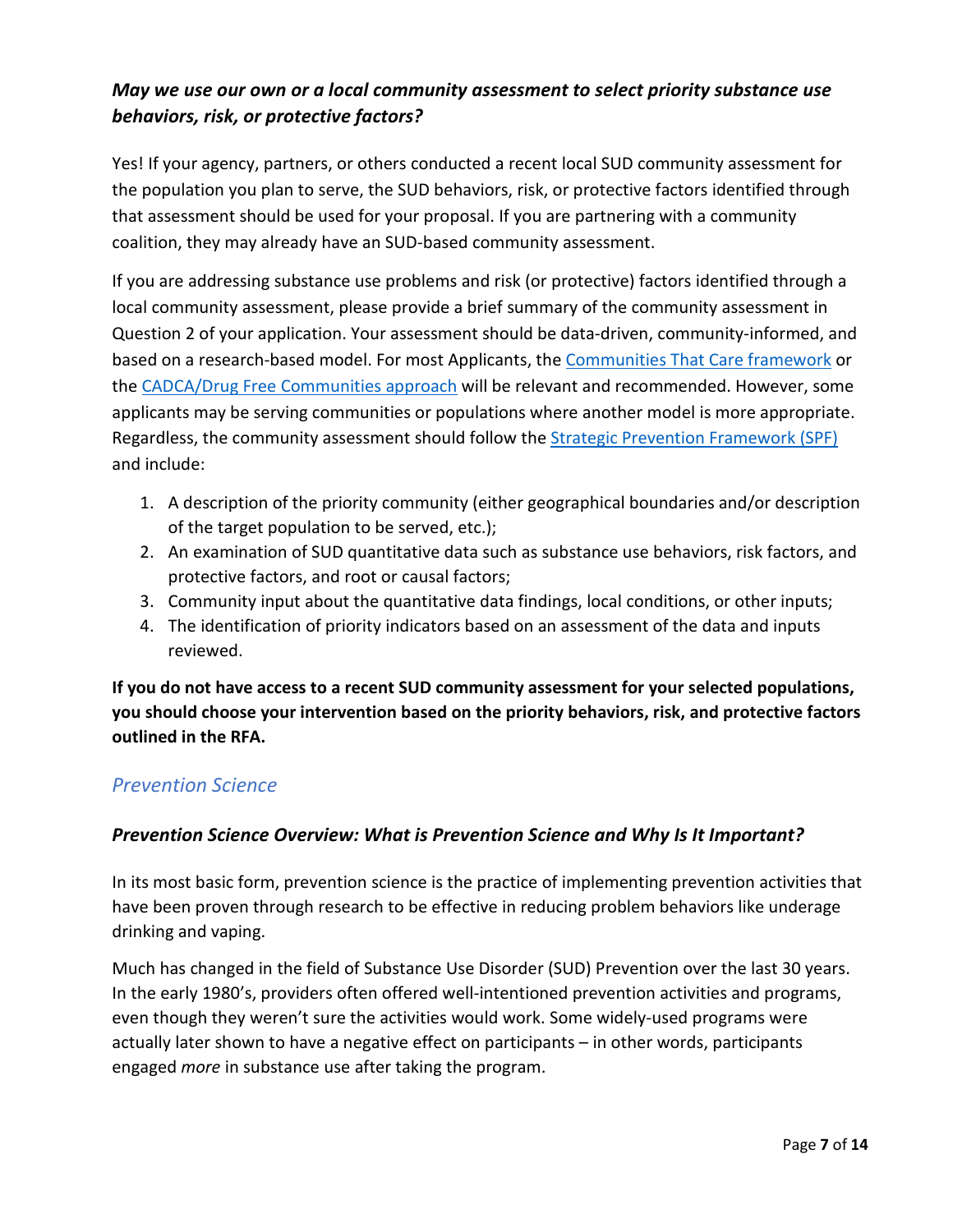To ensure our prevention efforts helped rather than hurt people, a field of research and evaluation emerged. Researchers identified factors in multiple domains (school, family, peers, community) that can predict risk of substance use and substance use disorder. They also identified and developed evidence-based prevention activities that can change a person's risk and protect people from misusing substances. The research has shown that by decreasing risk and adding protection, the likelihood of substance use and substance use disorder can be reduced. Using the scientific method and the public health approach, we now know that substance use disorders can be prevented. This is prevention science.

## <span id="page-7-0"></span>*How does SUD Prevention differ from SUD Treatment and SUD Recovery?*

SUD Prevention activities are part of a larger spectrum of activities to address substance use.

Prevention supports individuals, families, and communities to prevent the use and misuse of substances. There are *three classifications of SUD Prevention*, commonly referred to as "IOM," since they were established by the Institute of Medicine.

- Universal Interventions that are meant for everyone
- Selective Interventions that serve individuals or groups with elevated risk
- Indicated Interventions for individuals or groups displaying some low-level problem behaviors but who do not have a diagnosis

SUD Treatment captures the broad spectrum of advice, therapies, services, and monitoring for individuals who are already suffering from substance use disorders.

SUD Recovery or Maintenance occurs after treatment, when an individual who had experienced a substance use disorder undergoes a process of change to improve their health and wellness, live a self-directed life, and strive to reach their full potential beyond substance use.

**This RFA supports ONLY SUD prevention efforts. No funding will be awarded for any treatment or recovery/maintenance interventions.**

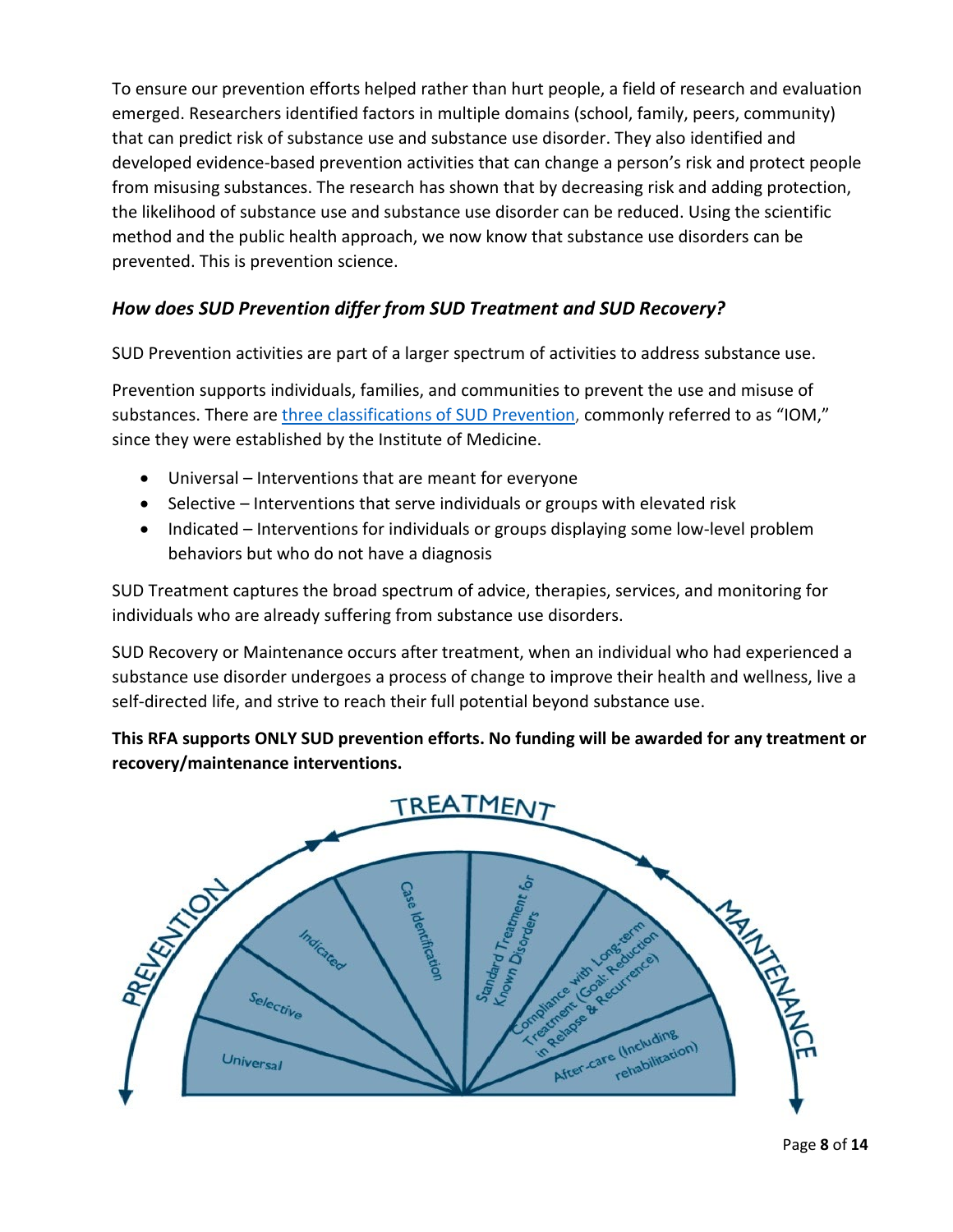*Center for Substance Abuse Prevention (US). Addressing Fetal Alcohol Spectrum Disorders (FASD). Rockville (MD): Substance Abuse and Mental Health Services Administration (US); 2014. (Treatment Improvement Protocol (TIP) Series, No. 58.) Figure 1.1, The IOM Continuum of Care Model. Available from: [https://www.ncbi.nlm.nih.gov/books/NBK344231/figure/part1\\_ch1.f1/](https://www.ncbi.nlm.nih.gov/books/NBK344231/figure/part1_ch1.f1/)*

## <span id="page-8-0"></span>*What are evidence-based programs, policies, and practices?*

Evidence-based prevention programs, policies, and practices (EBPPPs) are programs or environmental strategies that have been rigorously evaluated and shown to be effective in producing positive outcomes on substance use behaviors and risk/protective factors. The selection and implementation of EBPPPs increases the likelihood that the interventions you implement will have the desired impact on individual participants and/or the communities you serve. EBPPPs can be found on evidence-based registries such as the [Results First Clearinghouse Database,](https://www.pewtrusts.org/en/research-and-analysis/data-visualizations/2015/results-first-clearinghouse-database) [Blueprints](https://www.blueprintsprograms.org/)  [for Healthy Youth Development,](https://www.blueprintsprograms.org/) [The Community Guide,](https://www.thecommunityguide.org/) and [Social Programs that Work.](https://evidencebasedprograms.org/) Local programs that have been approved by the [Utah Evidence-Based Workgroup](https://dsamh.utah.gov/implement-an-evidence-based-program#:%7E:text=The%20Utah%20Evidence%2DBased%20Workgroup,fields%20of%20prevention%20and%20evaluation.) also qualify as evidence-based for this RFA.

Not all evidence-based programs, policies, and practices (EBPPPs) are created, evaluated, and designated the same. Interventions with high design and evaluation standards that deliver consistent and positive behavior changes receive the highest evidence-based designations. **Just because an intervention is listed on one of the above-listed registries, does not guarantee it has been evaluated to show positive effects.** For example, Results First Clearinghouse lists interventions that have been shown to have mixed effects, no effects, negative effects, or insufficient evidence. Such interventions would likely not be funded by this RFA. Applicants are responsible for identifying the status and source of the designation for the intervention they propose.

**The Applicant is responsible for delivering their program, practice, or policy in a way that maximizes its positive outcomes.** As a general rule, implementation that adheres to the program developer's implementation standards and guidelines ("implementing with fidelity") is more likely to result in positive outcomes. You can learn more about implementation science [here](https://impsciuw.org/implementation-science/learn/implementation-science-overview/) or [here.](https://www.aecf.org/blog/what-is-implementation-science)

## <span id="page-8-1"></span>*What if we want to change or adapt an evidence-based program, policy, or practice to better fit our community?*

Many of the highest designated EBPPPs have been shown to be effective across multiple populations. However, adaptations in implementation are sometimes necessary to effectively deliver the implementation in a culturally competent way. When considering adaptations, it is important to understand whether the changes being made affect the core components responsible for the EBPPP's effectiveness. Adaptations should be made thoughtfully to ensure the EBPPP is not fundamentally changed from the original EBPPP, potentially resulting in different outcomes. Often, program developers will provide guidance on adaptations that can be made without affecting fidelity, and more importantly, outcomes.

There are some adaptations that are generally allowable. Examples include translating and/or modifying vocabulary, replacing images to show youth and families representative of the audience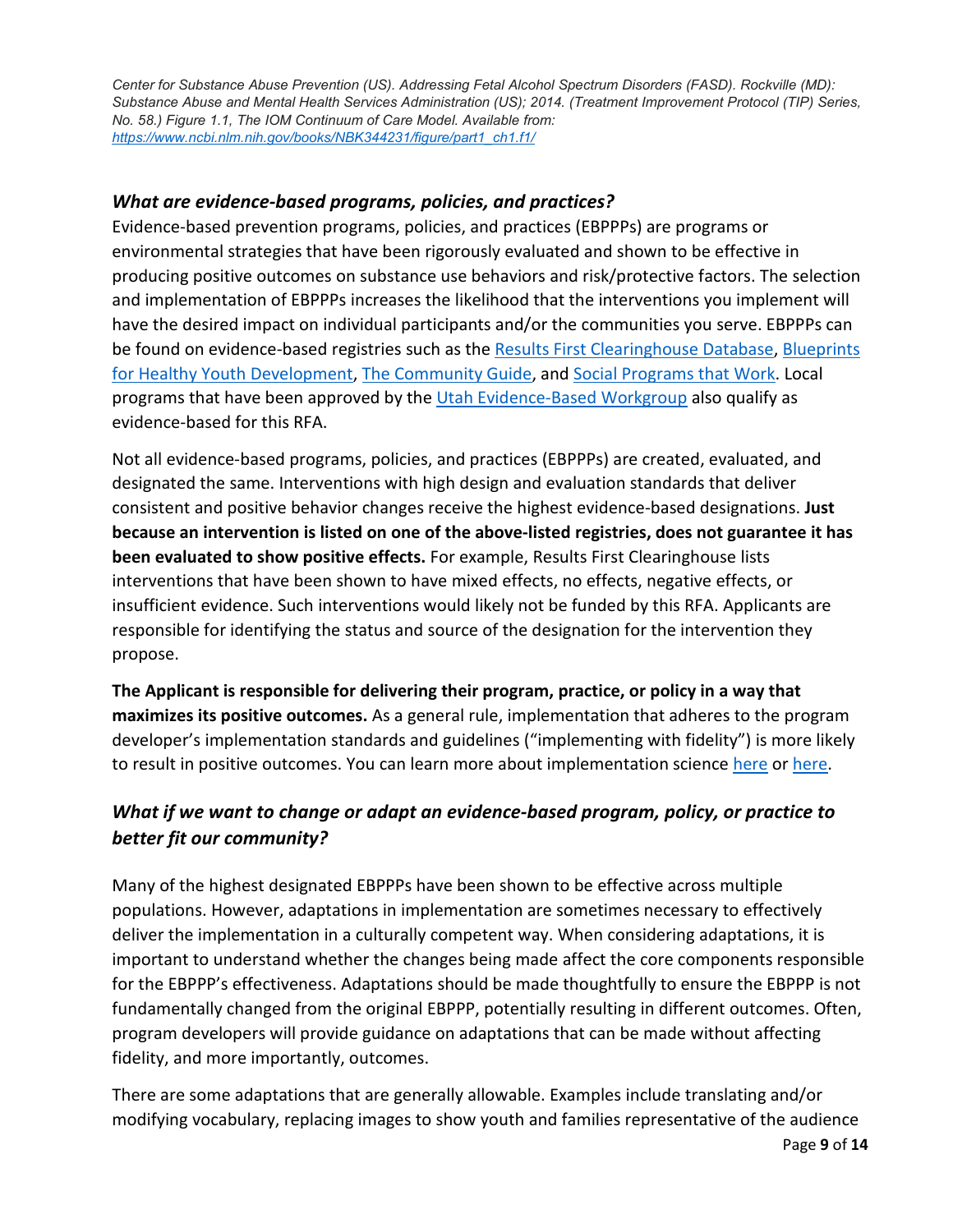served, replacing cultural references, modifying some aspects of activities such as physical contact or adjusting language based on literacy levels of the group.

Other types of adaptations should not be made without developer consent, such as: Changing dosage (the amount of time, length of sessions, or changing the order of sessions/lessons), removing topics or key messages, skipping skill building and skill practice, or adding important content not included in the evaluation of the EBPPP.

Some recommendations to consider when making adaptions, include:

- 1. Preserve the setting (e.g., It may be difficult to implement a school-based program in a different setting).
- 2. Maintain dosage (# of sessions, length of course, recommended participation levels, etc.).
- 3. Adding vs. excluding content (If changing the content of the program, usually safer to add content rather than take content out, but make sure it doesn't contradict what is already in the program.).
- 4. Get feedback from the experts in the community you're serving about the cultural competence of planned adaptations (even better, work with them on the front end when making plans for adaptations).
- 5. Reach out to the program developer to ask about planned adaptations, where possible.

*Substance Abuse and Mental Health Services Administration. (2018, September). Selecting Best-fit Programs and Practices: Guidance for Substance Misuse Prevention Practitioners.*

### <span id="page-9-0"></span>*What do you mean by "environmental strategies"?*

Environmental Strategies are prevention efforts that are not curriculum-based programs. The "practices and polices" in the term "EBPPP's" refer to environmental strategies. Environmental strategies aim to change the environment of a community, school, or family to better support healthy lifestyles and choices. The idea is to change the circumstances faced daily in life that may be leading to a greater likelihood of problem behaviors. If a lot of young people are vaping, for example, an environmental strategy may seek to decrease the availability of vape products, offer youth pro-social activities after school, or change school policies to increase enforcement. These are examples of practices and policies that change the environment of a community to make it easier for its residents to live healthier lives.

[The Community Anti-Drug Coalitions of A](https://cadca.org/)merica (CADCA) outlines [seven strategies for community](https://www.cadca.org/sites/default/files/files/spfandenvironmentalstrategies.pdf)  [change,](https://www.cadca.org/sites/default/files/files/spfandenvironmentalstrategies.pdf) most of which are environmental strategies. Communities using a comprehensive approach to prevention with a combination of strategies are more likely to see their desired results. CADCA's [The Coalition Impact: Environmental Prevention Strategies](https://www.cadca.org/sites/default/files/resource/files/environmentalstrategies.pdf) offers more in-depth information on environmental strategies and the process of how communities can select the right strategies for their local conditions. Examples of researched or evaluated environmental strategies can be found in the [CDC's The Community Guide](https://www.thecommunityguide.org/) or from other trusted sources.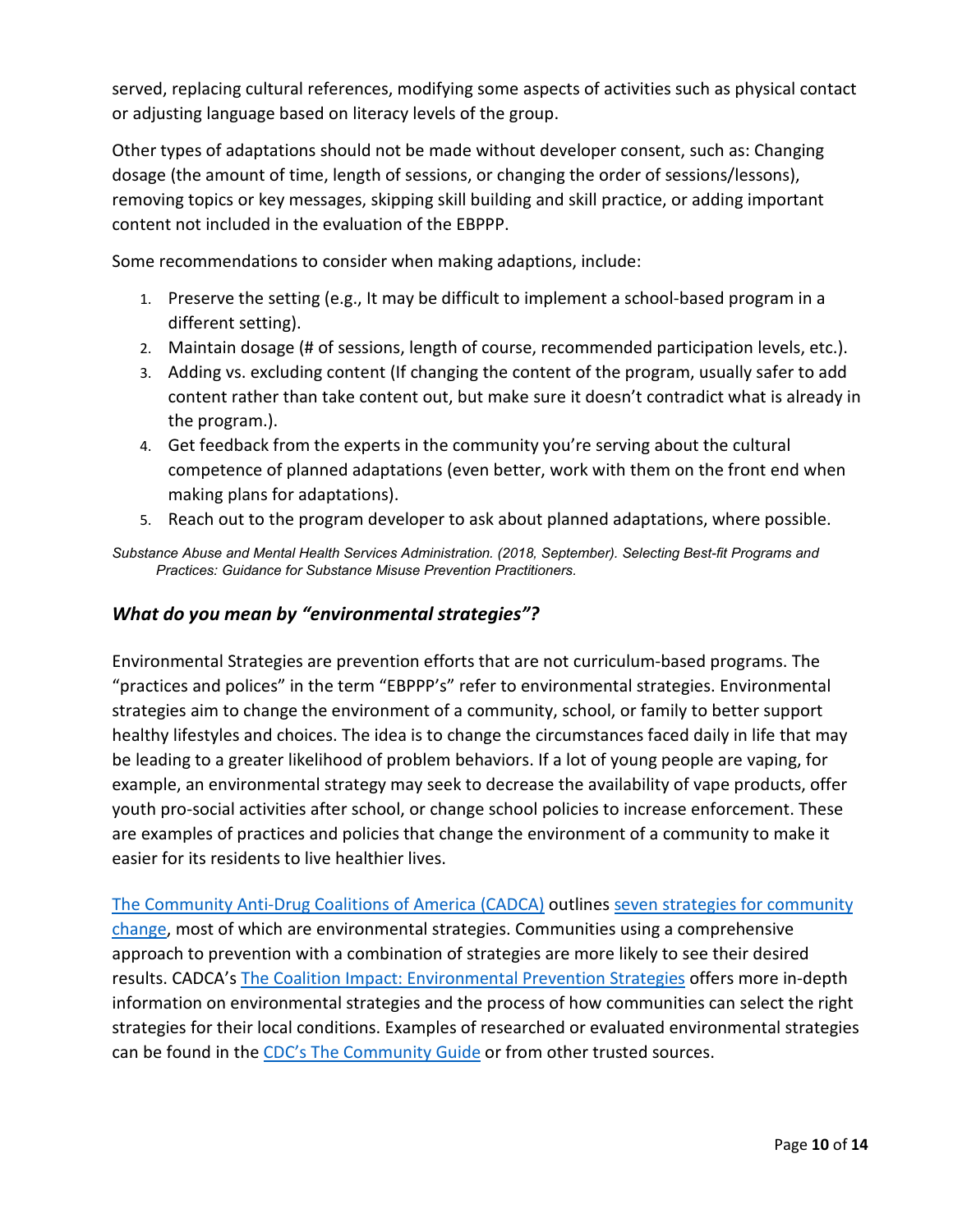#### **Seven strategies to affect community change**

- **1. Provide information**—Educational presentations, workshops or seminars, and data or media presentations (e.g., public service announcements, brochures, billboard campaigns, community meetings, town halls, forums, web-based communication).
- **2. Enhance skills**—Workshops, seminars or activities designed to increase the skills of participants, members and staff (e.g., training, technical assistance, distance learning, strategic planning retreats, parenting classes, model programs in schools).
- **3. Provide support**—Creating opportunities to support people to participate in activities that reduce risk or enhance protection (e.g., providing alternative activities, mentoring, referrals for services, support groups, youth clubs, parenting groups, Alcoholics or Narcotics Anonymous).
- **4. Enhance access/reduce barriers**\*\*—Improving systems and processes to increase the ease, ability and opportunity to utilize systems and services (e.g., access to treatment, childcare, transportation, housing, education, special needs, cultural and language sensitivity).
- **5. Change consequences (incentives/disincentives)**—Increasing or decreasing the probability of a specific behavior that reduces risk or enhances protection by altering the consequences for performing that behavior (e.g., increasing public recognition for deserved behavior, individual and business rewards, taxes, citations, fines, revocations/loss of privileges).
- **6. Change physical design**—Changing the physical design or structure of the environment to reduce risk or enhance protection (e.g., parks, landscapes, signage, lighting, outlet density).
- **7. Modify/change policies**—Formal change in written procedures, by-laws, proclamations, rules or laws with written documentation and/or voting procedures (e.g., workplace initiatives, law enforcement procedures and practices, public policy actions, systems change within government, communities and organizations).

\*\* Note: This strategy also can be utilized when it is turned around to reducing access/enhancing barriers. When community coalitions establish barriers to underage drinking or other illegal drug use, they decrease its accessibility. Prevention science tells us that when more resources (money, time, etc.) are required to obtain illegal substances, use declines. When many states began to mandate the placement of pseudoephedrine-based products behind the pharmacy counter, communities experienced a significant decrease in local clandestine methamphetamine labs. Barriers were put into place that led to a decrease in the accessibility of the precursor materials for meth production.

The list of strategies were distilled by the University of Kansas Work Group on Health Promotion and Community Development – a World Health Organization Collaborating Centre. Research cited in selection of the strategies is documented in the Resources and Research section of the CADCA website, *[www.cadca.org](http://www.cadca.org/)*. The Institute uses this list by permission of the University.

### <span id="page-10-0"></span>*What are Risk and Protective Factors? What are Root Causes?*

Risk factors are elements that increase the likelihood of a person engaging in risky health behaviors such as vaping or underage drinking. Examples of risk factors that affect SUD behaviors include family conflict, availability of drugs, lack of commitment to school, and antisocial behavior.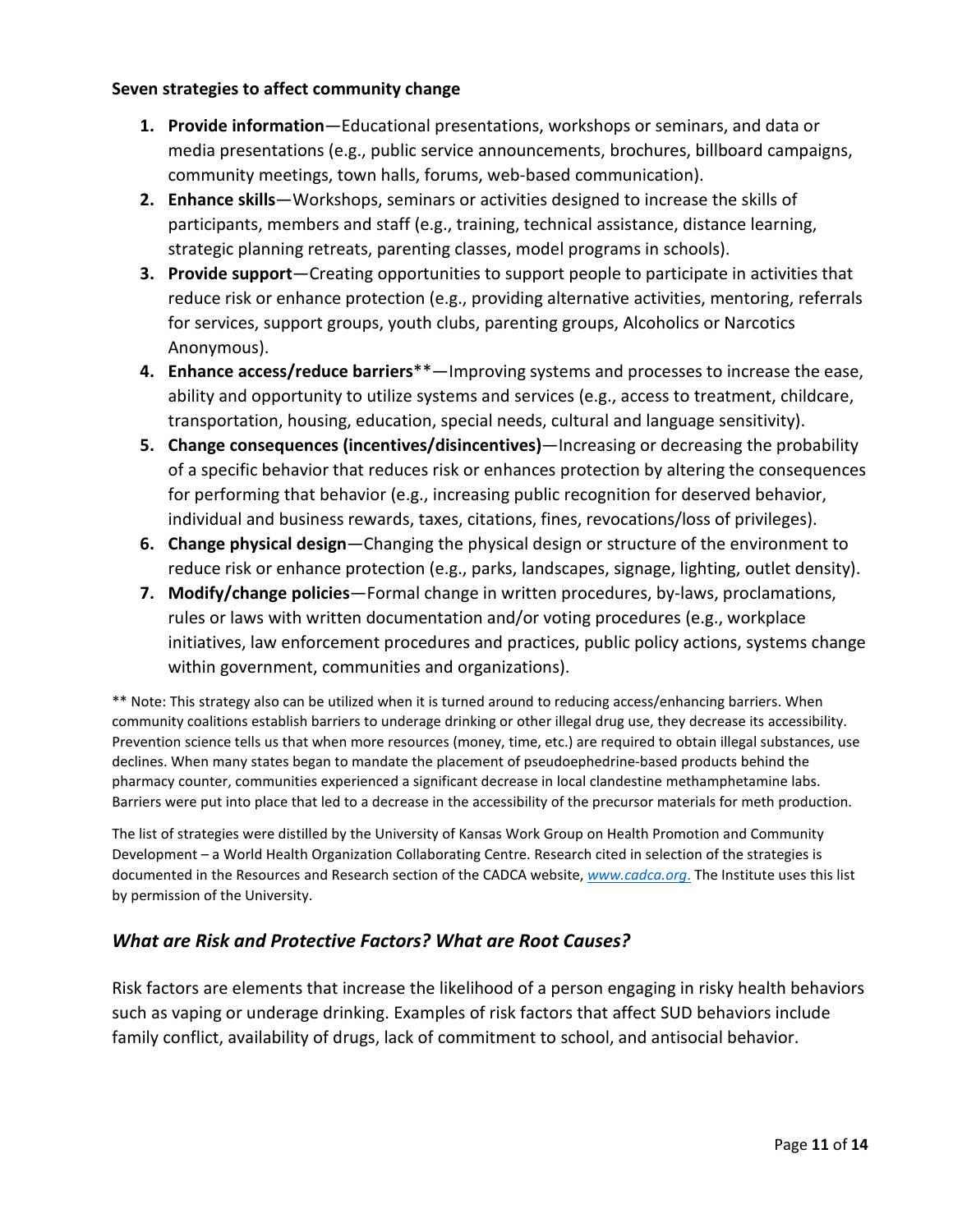Protective factors buffer against risk, making a person less likely to engage in risky health behaviors. Examples of protective factors that affect SUD behaviors include opportunities for prosocial involvement, attachment to neighborhood, and interaction with pro-social peers.

For more information on SUD risk and protective factors, see [Utah's SHARP Surveys.](https://dsamh.utah.gov/sharp-survey)

Root Causes are similar to and often overlap with risk factors. Root Causes are used in the CADCA assessment framework and include the following:

- Availability / access of drugs
- Community norms favorable toward drug use
- Laws and Enforcement
- Price and Promotion
- Parental Attitudes Towards Drug Use
- Favorable Youth Attitudes Towards Drug Use
- Retail Availability

For more explanation and details about CADCA's Root Causes, see their Community Assessment [manual.](https://www.cadca.org/sites/default/files/resource/files/community_assessment.pdf)

## <span id="page-11-0"></span>*My organization hasn't traditionally done SUD prevention. Should we still consider applying for this RFA?*

SLCoHD aims to support inclusive, culturally relevant, and meaningful substance use prevention work throughout Salt Lake County under the guidelines of this state funding.

Many interventions address multiple behaviors. If your organization has not traditionally done SUD prevention, look for interventions that serve both SUD and other goals like delinquency, depression, academic achievement, or bullying.

To fulfill state reporting requirements, applicants must be able to tie their proposed intervention to at least one substance use prevention behavior.

#### <span id="page-11-1"></span>*Where can I learn more about prevention science?*

There are many resources online regarding prevention science. Throughout this FAQ and referred to below are trusted sources on prevention science topics. If you are seeking more information, a simple online search will offer additional resources.

- − [Recording of information session](https://slco.webex.com/recordingservice/sites/slco/recording/cfe224645200103aaef30050568187d8/playback)
- − [National Institute on Drug Abuse \(NIDA\) Prevention Principles](http://www.drugabuse.gov/publications/preventing-drug-use-among-children-adolescents/prevention-principles)
- − [Prevention Technology Transfer Center](https://pttcnetwork.org/)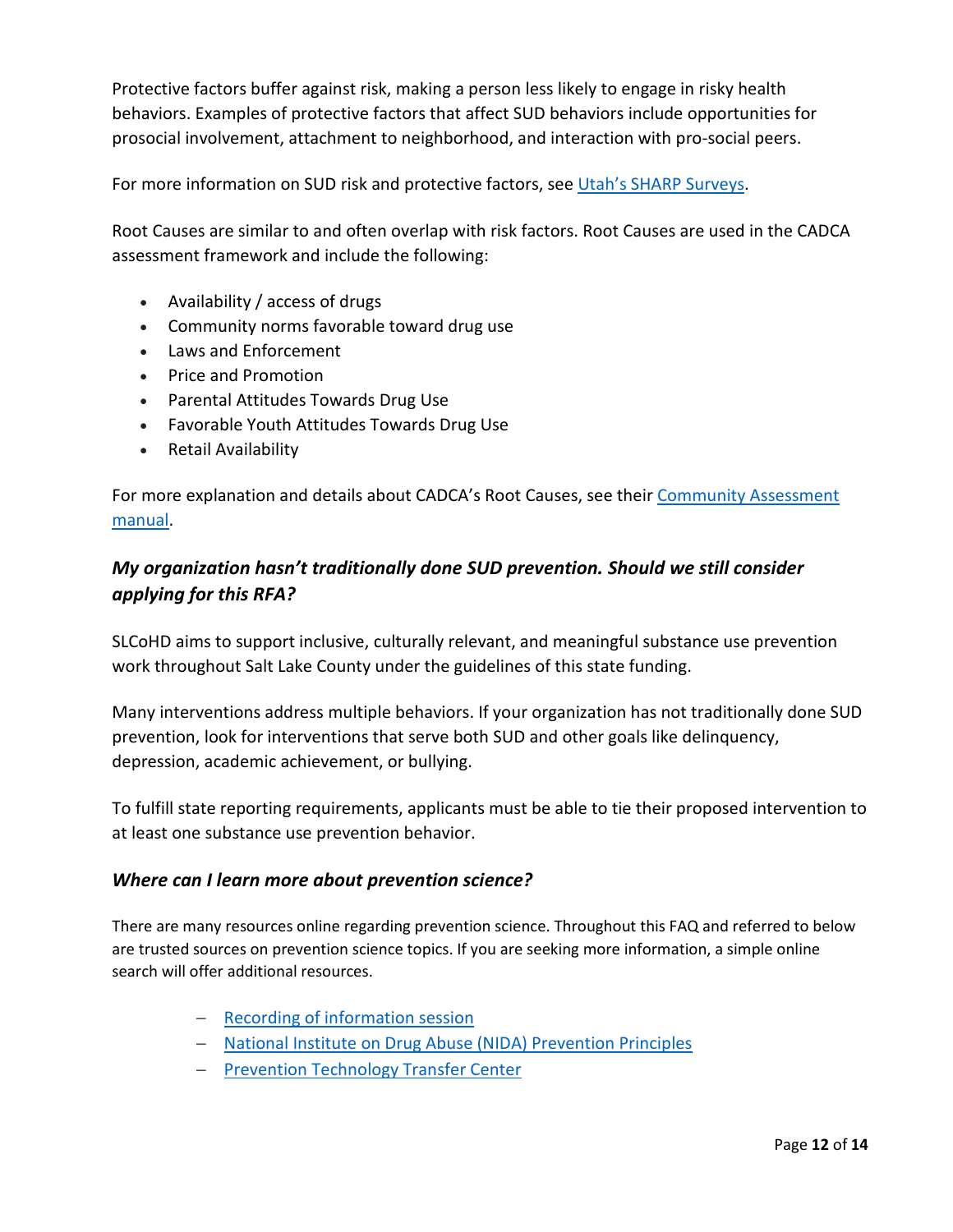## <span id="page-12-0"></span>*Preparing a Strong Proposal*

#### <span id="page-12-1"></span>*This application is very in-depth! Why do you need so much information?*

The application is in-depth because the work is complex. We are looking for organizations and partnerships that have the capacity to successfully implement evidence-based programs, policies, and practices. In order to be successful in this work, Applicants must have thoroughly considered all of the questions in the application.

#### <span id="page-12-2"></span>*What are you looking for in a proposal?*

- − An intervention that will work for your community.
- − The community and/or partners were involved in the selection of the strategy.
- − The intervention you're proposing is evidence-based (or research based for environmental strategies), or you have good reason to propose a non-EBPPP.
- − You've considered under-resourced communities.
- − You understand the expertise and planning required to be successful and have brought partners in to fill in gaps, if needed.
- − You understand what is already going on in your community and are filling gaps rather than duplicating efforts.

#### <span id="page-12-3"></span>*How do we write a strong proposal?*

- − Start your planning as soon as possible. You may need time to assess your community needs, review data, select an appropriate intervention, or build partnerships.
- − Read the question and instructions carefully and answer each question thoroughly, concisely, and directly. Do not add "fluff," but rather show us that you have thoughtfully considered the points listed in the questions above.
- − Pay close attention to the scoring criteria. Scoring criteria are listed for each question in this application. Be sure your response addresses each scoring criteria point.
- − Make sure you submit all required documents. Follow the application checklist listed in the RFA. Salt Lake County Health Department reserves the right to not consider any application that does not include all required responses and documents.
- − Just because you build it, doesn't mean they'll come. Recruitment and participation are some of the most difficult parts of implementing EBPPPs. We need to see that you have a clear and workable plan for engaging your prioritized participants.
- − Tell the same story in the budget and the project narrative. If you propose to do a social media campaign to reach participants, include funding for that campaign in your budget. Also, be sure to think through your budget needs and include any necessary costs.
- − Establish your credibility. Show us that you have experience in similar work. If you have made mistakes or tried approaches that have not worked well, how have you improved to be more successful?